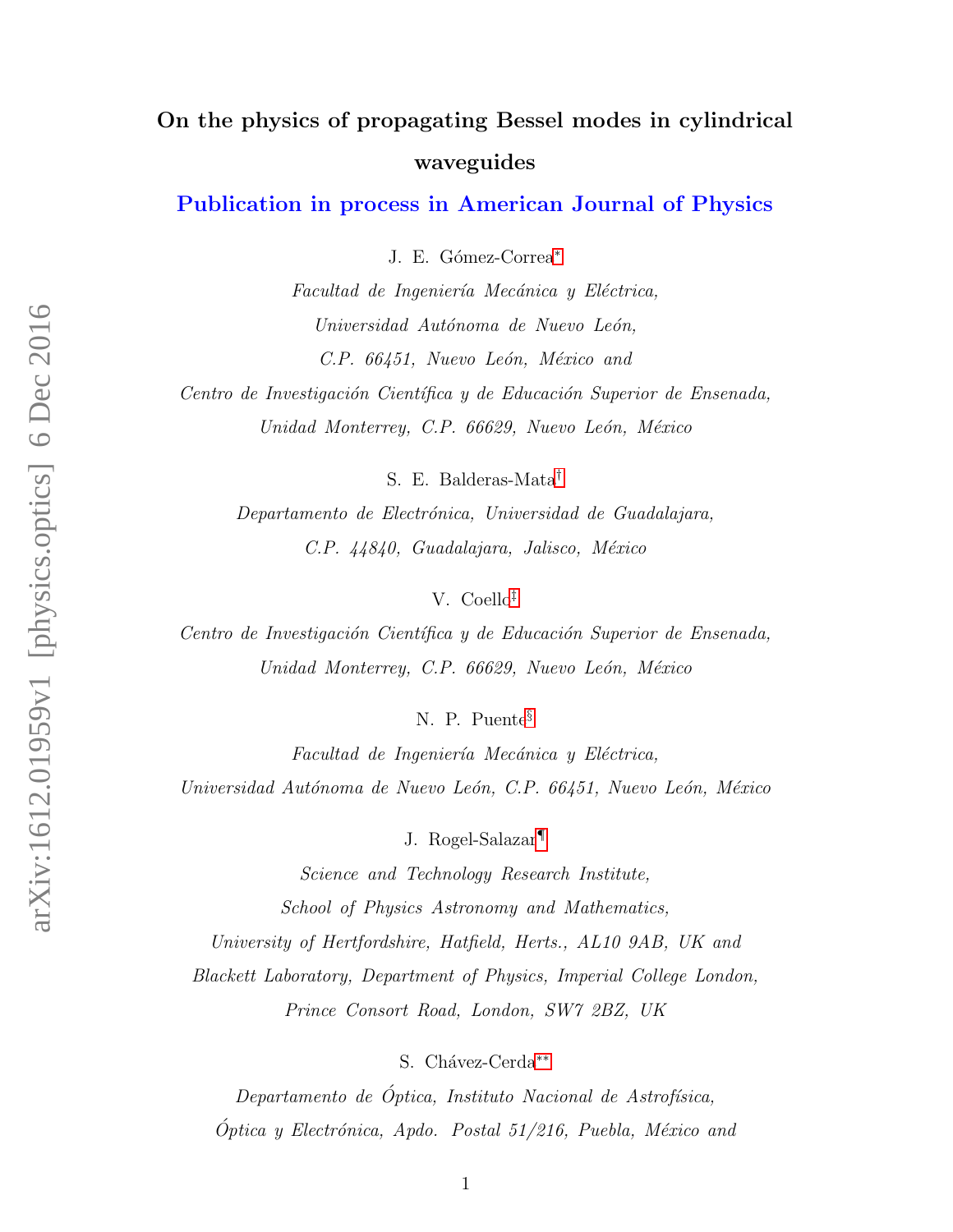Centro de Investigaciones en Óptica, C.P. 37150, León, Gto., México (Dated: December 7, 2016)

## Abstract

In this paper we demonstrate that using a mathematical physics approach (focusing the attention to the physics and using mathematics as a tool) it is possible to visualize the formation of the transverse modes inside a cylindrical waveguide. In opposition, the physical mathematics solutions (looking at the mathematical problem and then trying to impose a physical interpretation), when studying cylindrical waveguides yields to the Bessel differential equation and then it is argued that in the core are only the Bessel functions of the first kind those who describe the transverse modes. And the Neumann functions are deemed non physical due to its singularity at the origin and eliminated from the final description of the solution. In this paper we show, using a geometricalwave optics approach, that the inclusion of this function is physically necessary to describe fully and properly the formation of the propagating transverse modes. Also, the field in the outside of a dielectric waveguide arises in a natural way.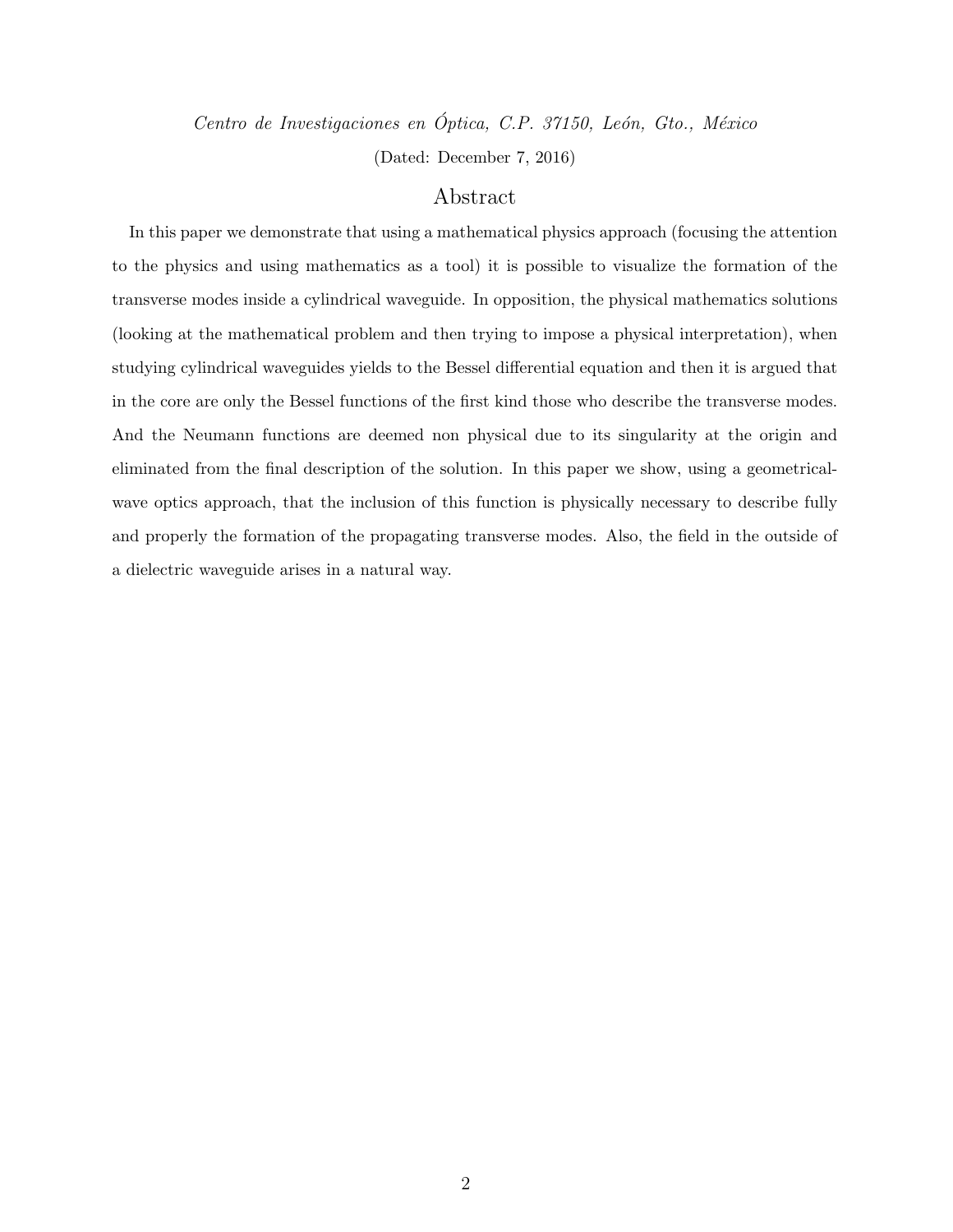#### I. INTRODUCTION

When working on the model of a physical phenomenon, it is sometimes easy to concentrate on understanding the intricacies of the mathematical methods employed to obtain the solutions that attempt to describe the problem at hand, distracting the attention on the significance of the actual physical process in question. Once we have been successful in getting the mathematical solution, the physical process itself may not be properly addressed and emphasized, and in the worst cases it may even get lost.

In this work we deal with the description of the modes in cylindrical waveguides, where typically the physical phenomena involved are treated in such a way that the balance between the mathematical methods used and the physical constraints of the problem is tipped towards the former, leading to a somewhat unsatisfactory physical description of the formation of the modes in the waveguides. In this regard, it is worth remembering the words of Sommerfeld in the preface of his book on Partial Differential Equations, which although dealt with some physics, its main subject was actually mathematics<sup>[1](#page-12-6)</sup>: "We do not really deal with mathematical physics, but physical mathematics; not with the mathematical formulation of physical facts, but with the physical motivation of mathematical methods. The oft-mentioned prestabilized harmony between what is mathematically interesting and what is physically important is met at each step and lends an esthetic - I should like to say metaphysical - attraction to our subject." Of course, the last statement can be interpreted in both ways.

In order to provide a framework for the work presented here, let us exemplify the difference between the physical mathematics (p-mathematics) and the mathematical physics (m-physics) approaches alluded to by Sommerfeld and which we will use in the rest of this paper. Consider the problem of finding the transverse modes in a planar dielectric waveguide, on the one hand, the p-mathematics approach is used when presenting the mathematical solutions and boundary conditions in different regions of the slab. These solutions and boundary conditions are matched at each interface between regions and the description is said to be obtained. On the other hand, the m-physics approach will look instead at the physical wave as it travels through each of the regions of the slab. We can then observe how the wave is reflected and transmitted as it reaches an interface between the media in question and then set the equations of the mathematical model according to the bound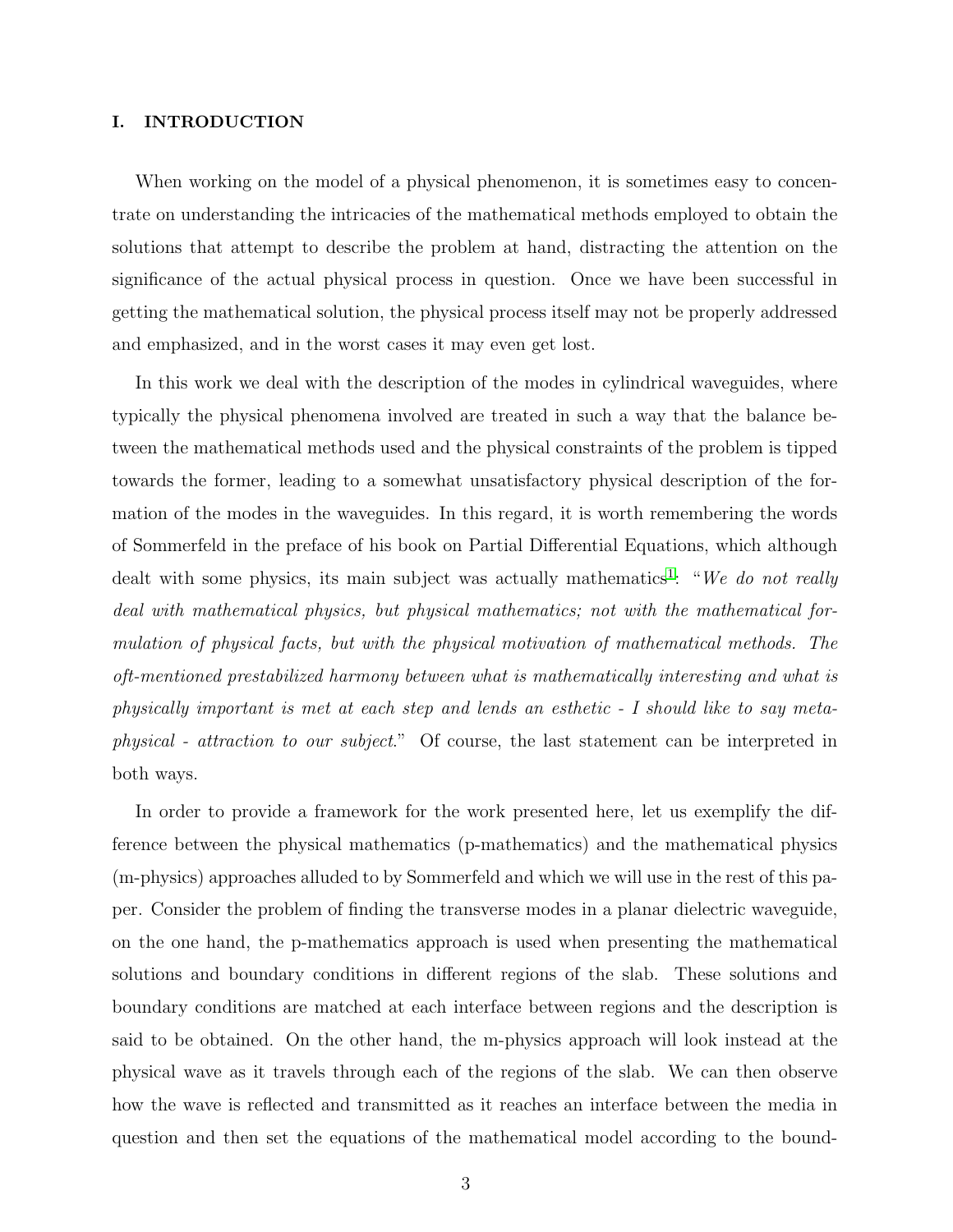ary conditions. We would like to note that both approaches attempt to describe the same phenomenon, however they may emphasize different aspects of the description.

In the case of the example used above, the p-mathematics approach will give the sine and cosine functions as solutions inside the waveguide, and the arguments of these functions are set to satisfy the boundary conditions. In a different manner, the m-physics approach provides a more extensive physical picture, i.e. that within the waveguide there will be traveling waves suffering reflections at both interfaces that in turn will have transverse components with the same frequency but traveling in opposite directions. In this way, for some particular conditions, the transverse modes in waveguides happen to be transverse standing waves also referred to as stationary waves<sup>[2](#page-12-7)[,3](#page-12-8)</sup>.

The m-physics approach is sometimes discussed in the study of planar waveguides, mostly for the cosine function solution<sup> $4-6$  $4-6$ </sup> but, to the best of our knowledge, it has never been used for cylindrical waveguides and optical fibers. For the latter two the p-mathematics approach is the standard one presenting the solutions in terms of the Bessel functions of the first and second kind, then discarding the latter arguing that they are unphysical or not the proper ones since they are singular at the axis of the waveguide.<sup> $7-15$  $7-15$ </sup> With such arguments, based on the mathematical properties of the functions without further thinking on what these properties might physically represent, unfortunately, the physics of what really might be happening in the physical system of the cylindrical waveguides can be lost.

In this work we endeavor to use the mathematical formulation of the physical facts, i.e. the mathematical physics approach, to present a detailed physical analysis of the formation of modes in cylindrical waveguides. We demonstrate physically, with the help of propagating wave analysis, that the well-known Bessel modes are in fact the result of the interference of the counter-propagating transverse components of traveling conical waves. Contrary to the prevailing approach in the literature we show that to fully describe the propagating nature of the wave field in the core and the cladding, it is necessary to use both Hankel functions; constructed by the complex superposition of the Bessel function of the first kind  $J_m$  and the Bessel function of the second kind, or Neumann function,  $N_m$ . Moreover, the singular behavior of these solutions at the origin, in particular of the Neumann functions, is easily explained in clear physical terms. Finally, our mathematical physics travelingwave approach shows how the traveling wave described by the Hankel function within the waveguide becomes, in a natural way, an evanescent wave at the interface between the core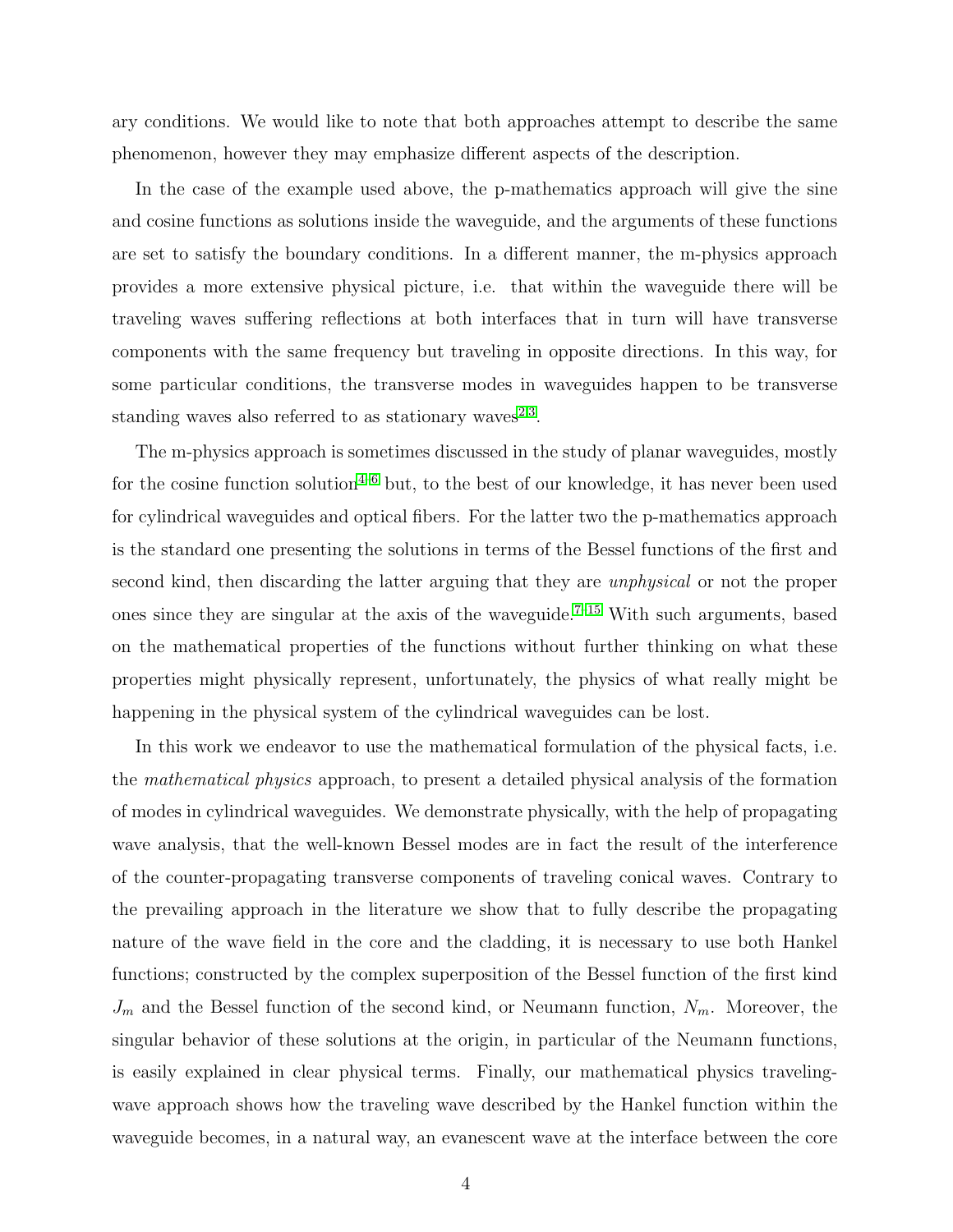and the cladding of dielectric cylindrical waveguides as it occurs for the planar waveguides.

#### II. MATHEMATICAL PHYSICS OF CYLINDRICAL WAVEGUIDES

In the literature on electromagnetic theory studying wave propagation in cylindrical waveguides one encounters that the transverse field is described by the Bessel differential equation. The set of independent solutions of this equation are the Bessel functions of the first kind,  $J_m$ , as well as the Bessel functions of the second kind, also known as Neumann functions,  $N_m$ .

Following the literature related to cylindrical waveguides, the treatment usually follows what we are referring to as the p-mathematics approach. In other words, inclined more towards the mathematical approach. It is commonly argued that a general solution can be constructed by a linear combination of these functions, namely  $E(\rho) = AJ_m + BN_m$ , where A and B are constants<sup>[7](#page-12-11)-15</sup>. This superposition is mathematically correct but unfortunately it does not necessarily give a complete physical insight to the problem at hand. The argument used is along the lines of "looking for the physical solution" inside the cylindrical waveguide, which leads to the conclusion that the constant  $B$  in the superposition above needs to be zero. This is because the Neumann function has to be discarded due to the fact that, for any m, it has a singularity at the origin  $\rho = 0$ , diverging to minus infinity. This argument considers that such behavior of the solution is inconsistent with physical fields within the core of the waveguide and that, the only "proper" and physically allowed solution that is bounded is  $J_m$ , i.e. the Bessel function of the first kind.

The main aim of this paper is to show that in a full description and analysis of a cylindrical waveguide, the Neumann functions become a natural part of the solution and furthermore, their presence provide a whole physical picture of how the modes are formed in cylindrical waveguides. In order to show this, we first solve the wave equation or the Helmholtz equation in cylindrical coordinates,  $\nabla^2 E(\rho, \varphi, z) + k^2 E(\rho, \varphi, z) = 0$ , by applying separation of variables and using  $E(\rho, \varphi, z) = R(\rho) \Phi(\varphi) Z(z)$  as an ansatz, we get three differential equations. Those for  $Z(z)$  and  $\Phi(\varphi)$  are:

$$
\frac{d^2Z(z)}{dz^2} + k_z^2 Z(z) = 0,
$$
\n(1)

$$
\frac{d^2\Phi\left(\varphi\right)}{d\varphi^2} + m^2\Phi\left(\varphi\right) = 0,\tag{2}
$$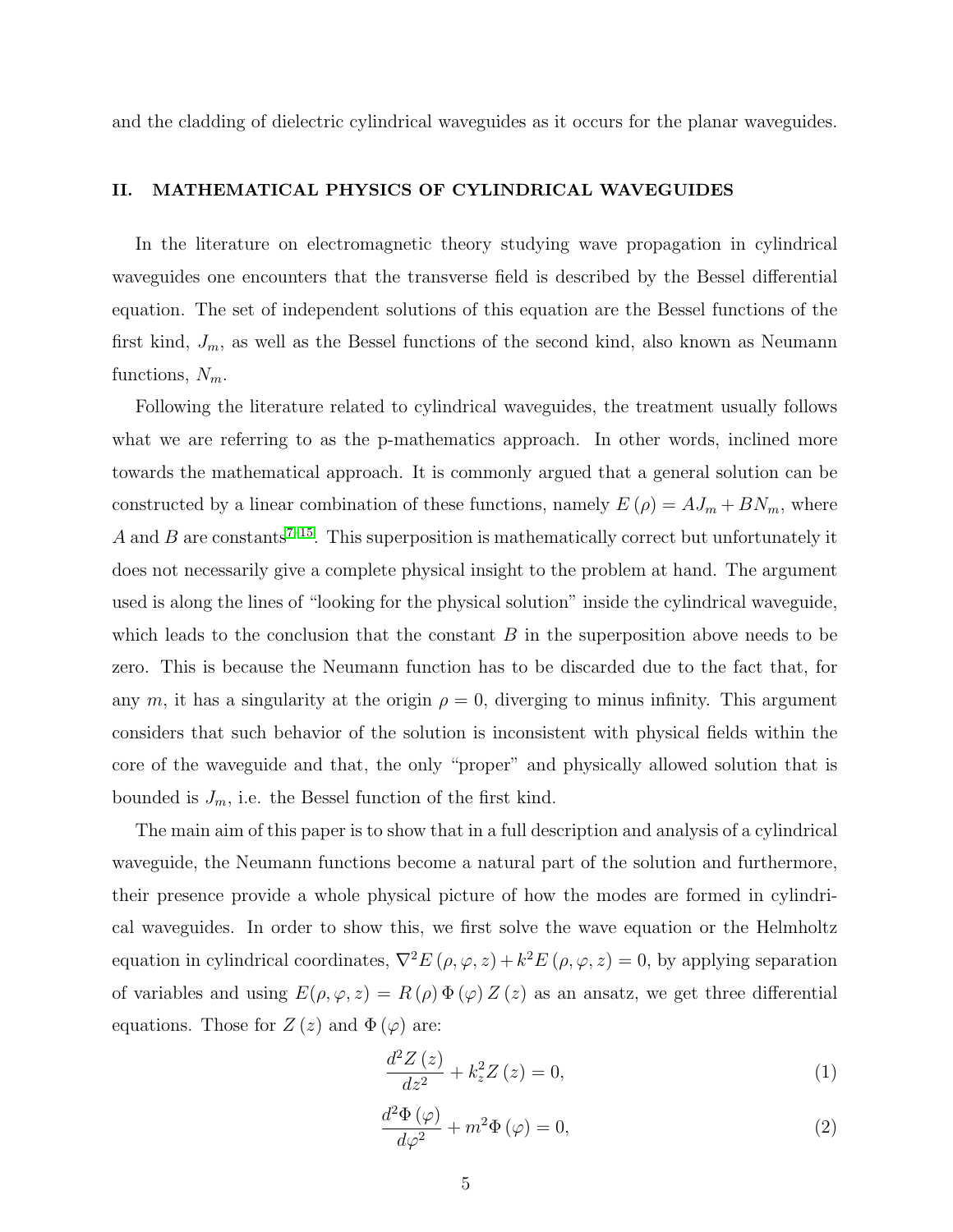whose solutions, in complex form, are respectively

$$
Z\left(z\right) = e^{\pm ik_z z},\tag{3}
$$

and

$$
\Phi\left(\varphi\right) = e^{\pm im\varphi}.\tag{4}
$$

The third differential equation, corresponding to the radial part  $R(\rho)$  of the ansatz, is the Bessel differential equation:

$$
\frac{d^2}{d\rho^2}R(\rho) + \frac{1}{\rho}\frac{d}{d\rho}R(\rho) + \left[ \left(k^2 - k_z^2\right) - \frac{m^2}{\rho^2} \right]R(\rho) = 0,\tag{5}
$$

where we can define  $k_{\rho} = k^2 - k_z^2$  and the solutions in complex form are given by

<span id="page-5-0"></span>
$$
H_{m}^{(1)}\left(k_{\rho}\rho\right) = J_{m}\left(k_{\rho}\rho\right) + iN_{m}\left(k_{\rho}\rho\right),\tag{6}
$$

and

<span id="page-5-1"></span>
$$
H_{m}^{(2)}\left(k_{\rho}\rho\right) = J_{m}\left(k_{\rho}\rho\right) - iN_{m}\left(k_{\rho}\rho\right),\tag{7}
$$

which are known as the Hankel functions of the first and second kind, respectively. The Hankel functions are singular due to the presence of the singularity of the Neumann function. However we will show below that this singularity has an actual physical meaning. Notice that Equation [\(6\)](#page-5-0), represents the Green's function of the Helmholtz equation in cylindrical coordinates: it implies that we have a source of light that emanates energy radially.

We can now focus our attention on the physics of these solutions. To simplify the description and the visualization let us take  $m = 0$ ; the observations below still apply for any m. Incorporating the z-dependence we have  $H_0^{(1)}$  $_{0}^{(1)}\left( k_{\rho}\rho\right) e^{ikz}$  and  $H_{0}^{(2)}$  $e^{(2)}_0(k_\rho \rho) e^{ikz}$ . These equations represent conical waves with a total wavevector  $\overrightarrow{k} = k_{\rho}\widehat{\rho} + k_{z}\widehat{z}$ , see Fig. [1](#page-6-0) a). The zero-th order Hankel function of the first kind  $H_0^{(1)}$  $_0^{(1)}$ , describes radially symmetric cylindrical waves traveling away from the axis (outgoing waves). The radial component of the outgoing conical wave on reflection at the surface of the waveguide becomes an incoming conical wave described by  $H_0^{(2)}$  $\mathcal{L}_0^{(2)}$ , i.e., the zero-th order Hankel function of the second kind  $H_0^{(2)}$  $\binom{1}{0}$ , represents waves traveling towards the axis (incoming waves). This is easy to visualize if the propagation of the conical wavefronts are known. The evolution of the propagation of a transverse section of the conical wavefronts are shown in Fig. 2, where the red dots represent outgoing conical wave while the black dots incoming conical wave. It is possible to observe that a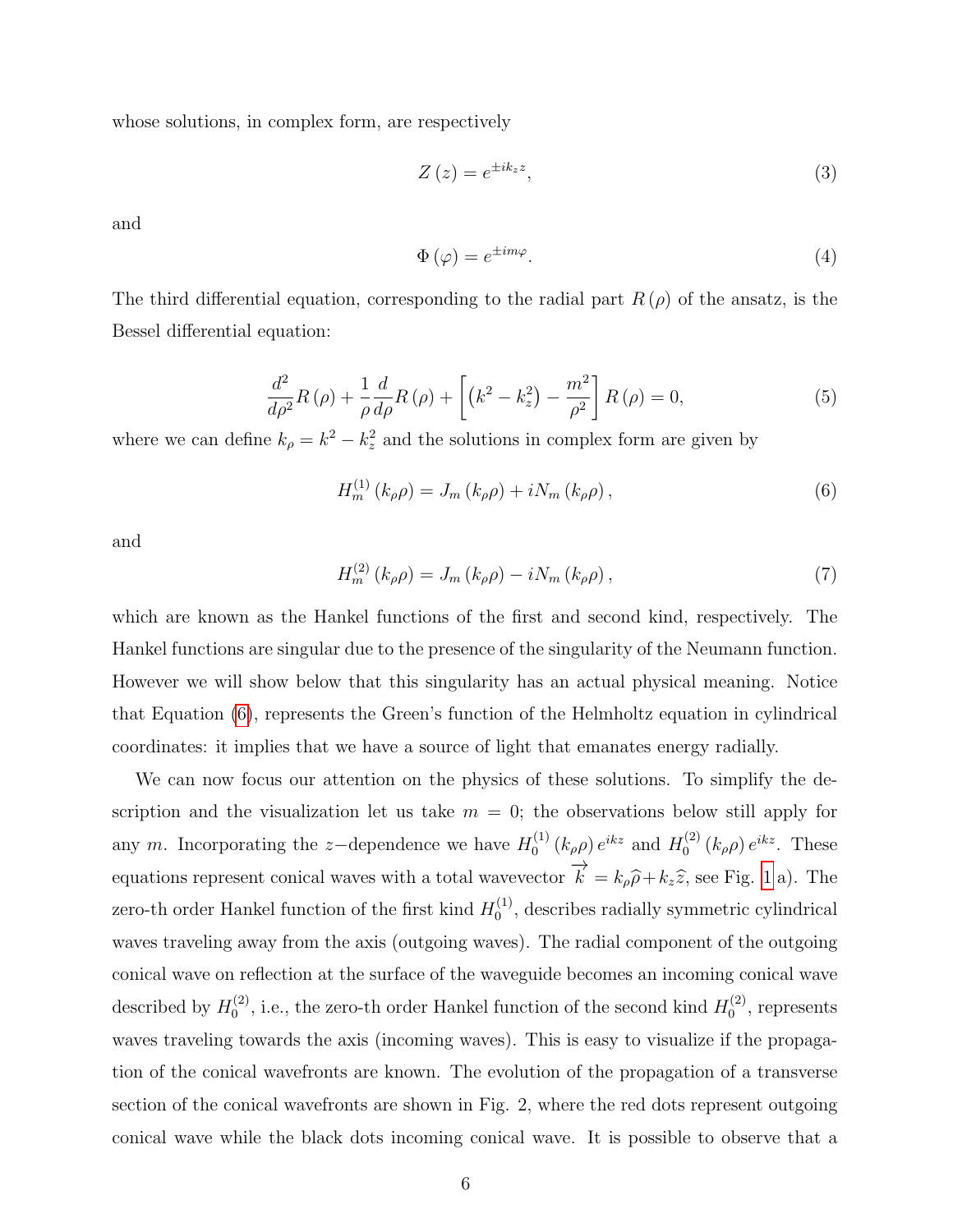reflected incoming conical wave is generated when the outgoing one has reached the border and that the incoming conical wave is transformed into an outgoing wave when the former passes through the axis of the waveguide. It is important to say that the transverse section of the conical wavefronts is generated by the points ACDE from Fig. 1, and the transverse section of the wavefronts is divided in representative sections, solid circles in Fig. 2.



<span id="page-6-0"></span>FIG. 1. a) Representation of conical counter-propagating waves which are solutions to the Helmholtz equation in a cylindrical waveguide. They generate Hankel functions. b) The sum of conical counter-propagating waves generate a Bessel function of order zero.



FIG. 2. The propagation evolution of the conical wavefronts.

Since each wave is the complex conjugate of the other, the incoming and outgoing waves have the same frequency and amplitude, and consequently, their transverse radial components move in opposite directions, and in superposition the singular Neumann functions cancel out. An alternative way to explain this fact is by means of mathematical physics: the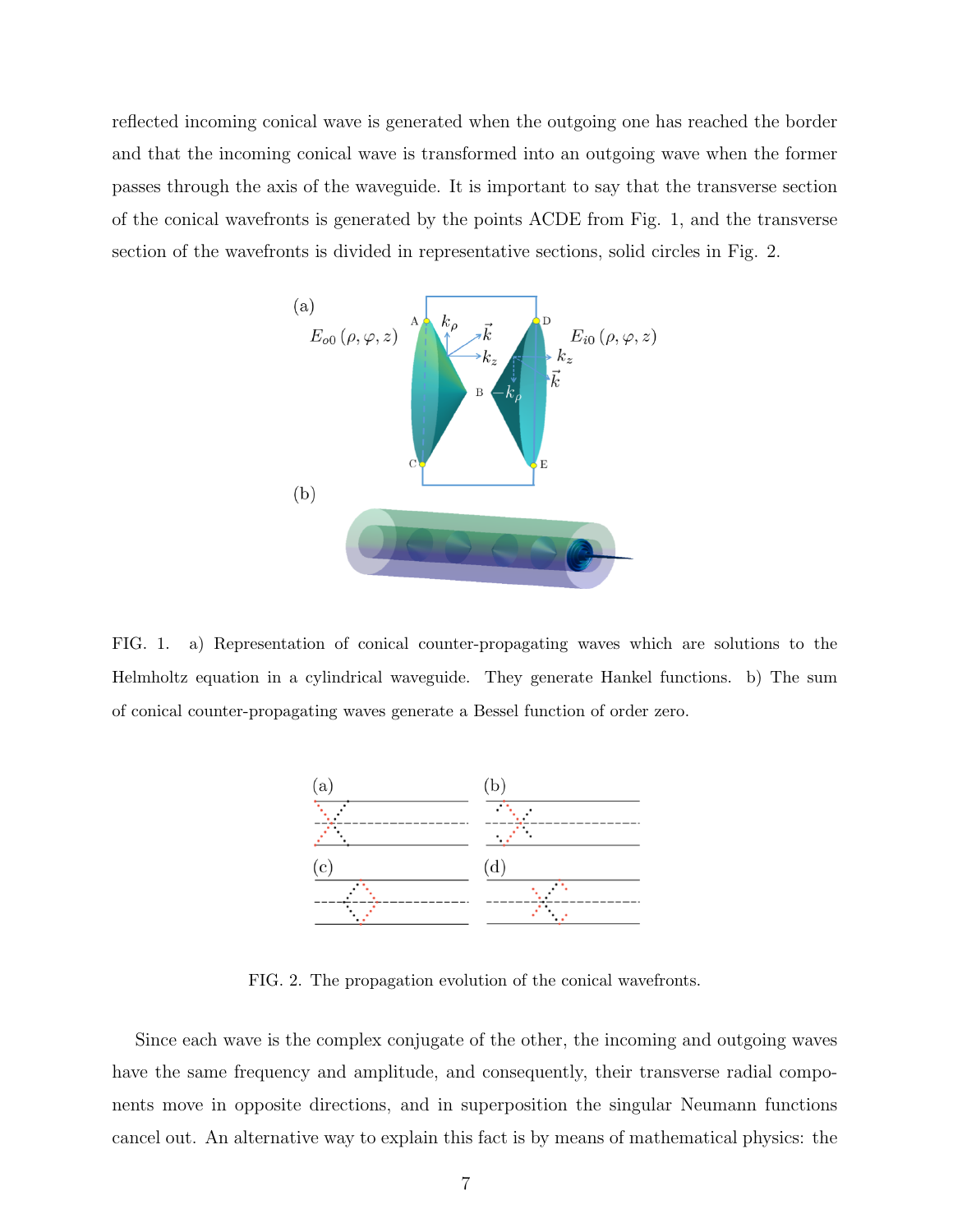cylindrical waveguide supports cylindrical incoming waves traveling towards the longitudinal axis ( $\rho = 0$ ). As they get closer and closer to the axis, the waves "collapse" into a line, and it is actually this line which simultaneously acts as the source from which the outgoing cylindrical waves emanate. This is the physical explanation of the singularity of the Hankel functions, within the waveguide there are simultaneously a sink and a source that cancel out resulting in the  $J_0$  non-singular stationary wave solution<sup>[16](#page-13-1)</sup>. In the core of the cylindrical waveguide both waves exist simultaneously, this is, the solution must be given by

<span id="page-7-0"></span>
$$
E(\rho, z) = \left[ H_0^{(1)}(k_{\rho}\rho) + H_0^{(2)}(k_{\rho}\rho) \right] e^{ik_z z} = 2J_0(k_{\rho}\rho) e^{ik_z z}.
$$
 (8)

In order to expose the propagating wave behavior described by the Hankel functions we introduce its asymptotic approximation and the harmonic temporal dependence  $\exp(-i\omega t)$ of the wave equation is reincorporated<sup>[17](#page-13-2)</sup>:

$$
H_m^{(1,2)}\left(k_\rho\rho\right)e^{ik_zz} \approx \frac{A}{\sqrt{k_\rho\rho}}e^{-i(\omega t \mp k_\rho\rho + ik_z z) - i\frac{\pi}{2}\left(m + \frac{1}{2}\right)}.
$$
\n
$$
(9)
$$

From this expression it is clear the traveling wave behavior and the conical nature of the wavefronts.

One may wonder how big has to be the argument of the Hankel functions to the asymptotic expression to be valid. One finds in the literature (see e.g. Ref.[17]) that this expression can be used when  $k_{\rho} \rho \gg (4m^2 - 1)/8$  with  $m \ge 1$ . However, giving a quantitative value, if we require that the error be of the order of  $10^{-2}$  or less we have to increase  $k_{\rho}\rho$  by at least a factor of five:

$$
k_{\rho}\rho \ge 5\frac{|4m^2 - 1|}{8},\tag{10}
$$

this approximation is now valid for representing the Bessel functions of the first kind as well as for the Neumann functions, including the zero order ones. This shown in Fig. [3](#page-8-0) for  $m = 0$ where in the top plot the Bessel and Neumann functions together with their asymptotic are superposed and the simple difference is shown in in bottom plot.

In the slab waveguides there exist incident and reflected waves inside it, as described in Refs. [4] and [5]. In analogy to the latter, we notice that inside the cylindrical waveguide there also exist incident as well as a reflected waves at and from the cylindrical wall of the waveguide. In both cases, when the waves are added together they form stationary waves inside the waveguide that are discussed in the literature for slab waveguides and we introduce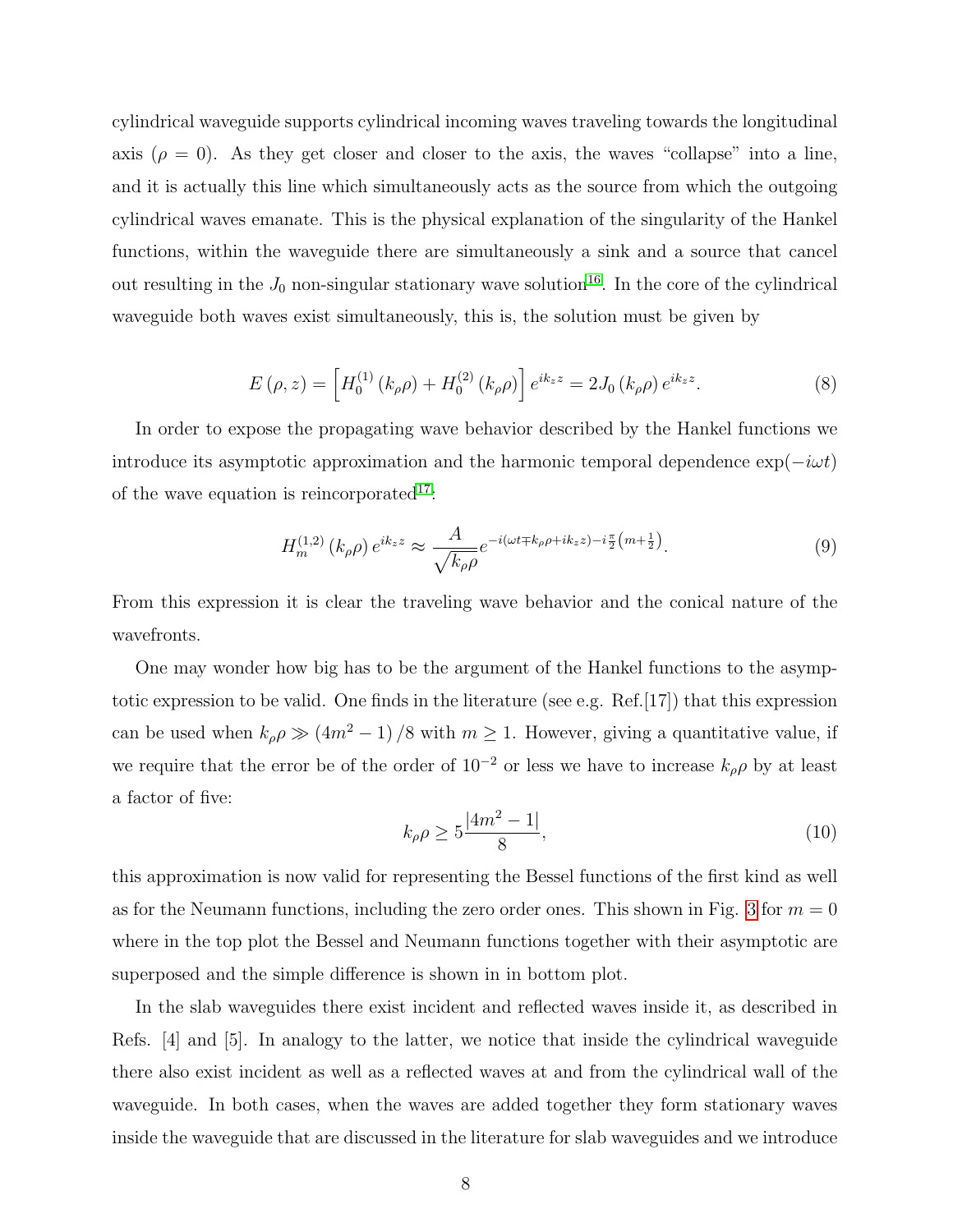

<span id="page-8-0"></span>FIG. 3. a) The magenta continuous line is the First Kind Bessel functions and the blue dashedline is the Neumann functions. The black asterisks and the black circles represent the asymptotic approximation of the First Kind Bessel functions and the asymptotic approximation of the Neumann functions, respectively. b) The red horizontal line represents an error of 10<sup>-2</sup>. The magenta continuous line represents the error difference between the asymptotic approximation and the First Kind Bessel functions. The blue dashed-line represents the error difference between the asymptotic approximation of the Neumann functions and the Neumann functions.

for the first time for cylindrical waveguides. From equation [\(8\)](#page-7-0), the solution can be defined as the sum of conical counter-propagating waves.

It is well accepted that the stationary modes inside a slab waveguide are generated by the sum of counter-propagating waves bouncing back and forth from the plane walls of the slab. With this in mind we introduce another approach to describe the stationary waves inside a cylindrical waveguide from the picture of the modes of the slab waveguide. The latter is possible by rotating the slab waveguide  $\pi$  radians, as it is shown in Ref. [18]. Since a plane wave in a polar coordinates can be represent by  $e^{ik_\rho(x\cos\varphi+y\sin\varphi)+ik_zz}$  the continuous interference of these counter-propagating plane waves in the  $\pi$  rotation can be represent by

<span id="page-8-1"></span>
$$
\frac{1}{\pi} \int_0^\pi \cos k_\rho \left( x \cos \varphi + y \sin \varphi \right) e^{ik_z z} d\varphi = \frac{1}{2\pi} \int_0^{2\pi} e^{ik_\rho (x \cos \varphi + y \sin \varphi + ik_z z)} d\varphi \equiv J_0 \left( k_\rho \rho \right) e^{ik_z z} . \tag{11}
$$

In a similar way, under a change of variables it can be demonstrated that if the plane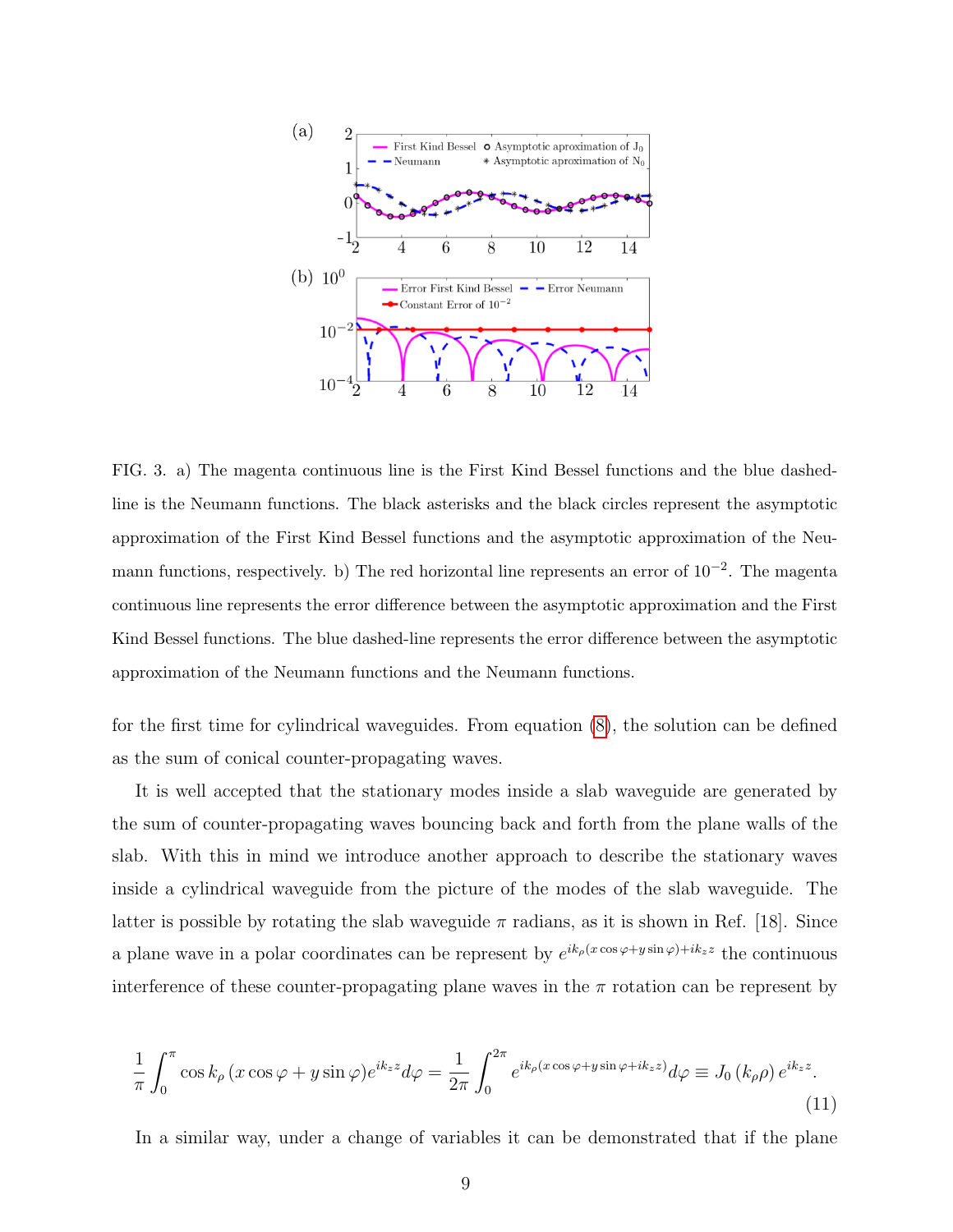waves have an azimuthal phase shift of the form  $e^{im\varphi}$  as they rotate the resulting field is described by

$$
J_m(k_\rho \rho) e^{-im\theta + ik_z z} = \frac{1}{2\pi} \int_0^{2\pi} e^{ik_\rho \rho(\cos\alpha + \sin\alpha) - im\alpha + ik_z z} d\alpha.
$$
 (12)

where  $\theta$  is now the azimuthal variable.

For  $m = 0$ , the wavefront generated by the rotation of the plane waves forms two conical surfaces; cone A, B, C represents the outgoing conical wave incident to the inside of the waveguide, and cone D, B, E represents the reflected conical incoming wavefront. This is easy to visualize due to the change in sign of the  $k_{\rho}$  component, see Fig. [1.](#page-6-0)

From Fig. [1](#page-6-0) we can see that the vector  $\overrightarrow{k}$  and its components  $k_{\rho}$  and  $k_{z}$  are located in the sagital plane of the cylinder, i.e. the vectors are coplanar vectors. Notice that the integral in [11](#page-8-1) creates a the cone of wavevectors.

Also observe that using the rotation of the planar slab description, the singular Neumann function cannot be constructed and this solution is discarded in a natural way. Physically, we can also deduce this from equations [\(6\)](#page-5-0) and [\(7\)](#page-5-1) since in order to get the Neumann solution we would require to subtract the waves, what would imply that there was a relative phase of  $\pi$  between the incoming and outgoing conical waves along the whole waveguide, something that does no occur. In this manner the approach presented here contributes to making the modes inside the cylindrical waveguide more physically understandable.

Now, we will demonstrate how the traveling waves inside the core become, in a natural way, the evanescent wave at the cladding. We have said that in the core  $H_0^{(1)}$  $\int_0^{(1)}\left(k_\rho \rho\right)e^{ikz}$ represents the outgoing wave. At the cylindrical waveguide surface  $\rho = a$  the incident wave, by total reflection, must give rise to an evanescent field outside the core. In the same way as occurs with the slab waveguide, the transverse wave number becomes purely imaginary, i.e.  $k_{\rho t} = i\kappa_{\rho t}$ , resulting in having the Hankel function of the first type to be transmitted to the outer part of the cylindrical waveguide. In this case the solution in this region is given by

$$
E\left(\rho > a, z\right) = H_0^{(1)}\left(i\kappa_\rho \rho\right)e^{ik_z z}.\tag{13}
$$

This equation can be rewritten using the modified Bessel function of the second kind, i.e.,  $K_m(\kappa_\rho \rho) = \frac{\pi}{2} i^{m+1} H_m^{(1)}(i \kappa_\rho \rho)^{17,19}$  $K_m(\kappa_\rho \rho) = \frac{\pi}{2} i^{m+1} H_m^{(1)}(i \kappa_\rho \rho)^{17,19}$  $K_m(\kappa_\rho \rho) = \frac{\pi}{2} i^{m+1} H_m^{(1)}(i \kappa_\rho \rho)^{17,19}$  $K_m(\kappa_\rho \rho) = \frac{\pi}{2} i^{m+1} H_m^{(1)}(i \kappa_\rho \rho)^{17,19}$ , and for  $m = 0$  we have

<span id="page-9-0"></span>
$$
E\left(\rho > a, z\right) = \frac{2}{\pi} K_0\left(\kappa_\rho \rho\right) e^{i\left(k_z z + \frac{\pi}{2}\right)}.
$$
\n(14)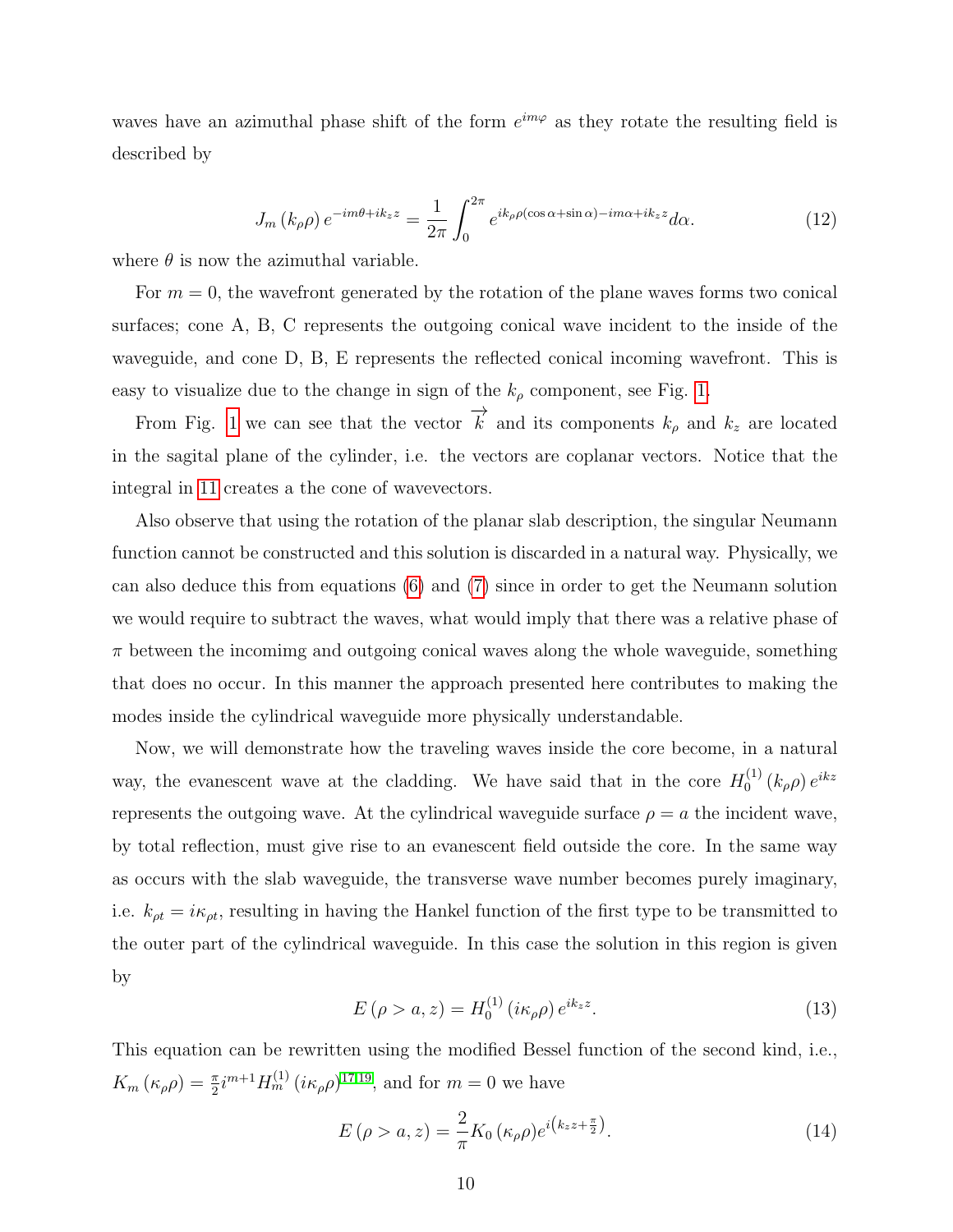This result demonstrates how the outgoing traveling wave transforms in a natural way in an evanescent wave described by the modified Bessel function  $K_0(\kappa_{\rho}\rho)$ .

Now, the transmitted wave just at the cladding is

$$
J_0(\kappa_\rho a) = \left| \frac{e^{i\frac{\pi}{2}}}{\pi} K_0(\kappa_\rho a) \right|,\tag{15}
$$

where we can observe that the amplitude coefficient of the transmitted wave is given by  $e^{i\frac{\pi}{2}}/\pi$ . Moreover, this  $\pi/2$  phase shift can be interpreted as the rotation of the radial component of the wavevector to create the surface waves.

We remark that it was not necessary to make any mathematical assumptions in order to end up with evanescent waves with Eq. [\(14\)](#page-9-0) at the surface of the cylindrical waveguide. Contrary to what is done in the physical mathematics approach where it is usually that the modified Bessel function  $K_m$  is chosen over the modified Bessel function  $I_m$  because the latter grows to infinity while the former one decays. In our analysis the direct use of the Hankel function as a solution inside the waveguide gives rise naturally to the evanescent wave in the form of the modified Bessel function  $K_m$  without having to make any further mathematical assumptions. Furthermore, in the core, the solutions we have obtained are also able to describe the phenomena observed in tubular mirrors $^{20,21}$  $^{20,21}$  $^{20,21}$  $^{20,21}$ .

As it has been seen throughout this section, for sake of clarity the order of the Hankel function has been taken as zero, i.e.,  $m = 0$ . In the following section we will be briefly describe the solution of the wavefronts of higher order modes  $m \neq 0$  inside of the cylindrical waveguide. These modes are also known as skew modes in the Optical Fibers literature.

#### III. HIGHER-ORDER MODES IN CYLINDRICAL WAVEGUIDES

We will now turn our attention to the higher-order modes in cylindrical waveguides, which have the solution: a) in the core

$$
E_{om}(\rho, \varphi, z) = e^{-i(k_z z + m\varphi)} H_m^{(1)}(k_\rho \rho)
$$
  
\n
$$
E_{im}(\rho, \varphi, z) = e^{-i(k_z z + m\varphi)} H_m^{(2)}(k_\rho \rho),
$$
\n(16)

The factor  $e^{-im\varphi}$  represents that the phase rotates m times in a period of 0 a  $2\pi$ , as is shown in Fig. 4.

b) In the cladding

$$
E\left(\rho,\varphi,z\right) = \frac{2}{\pi}e^{-i\left(k_z z + m\left[\varphi - \frac{\pi}{2}\right] - \frac{\pi}{2}\right)}K_m\left(\kappa_\rho\rho\right).
$$
\n(17)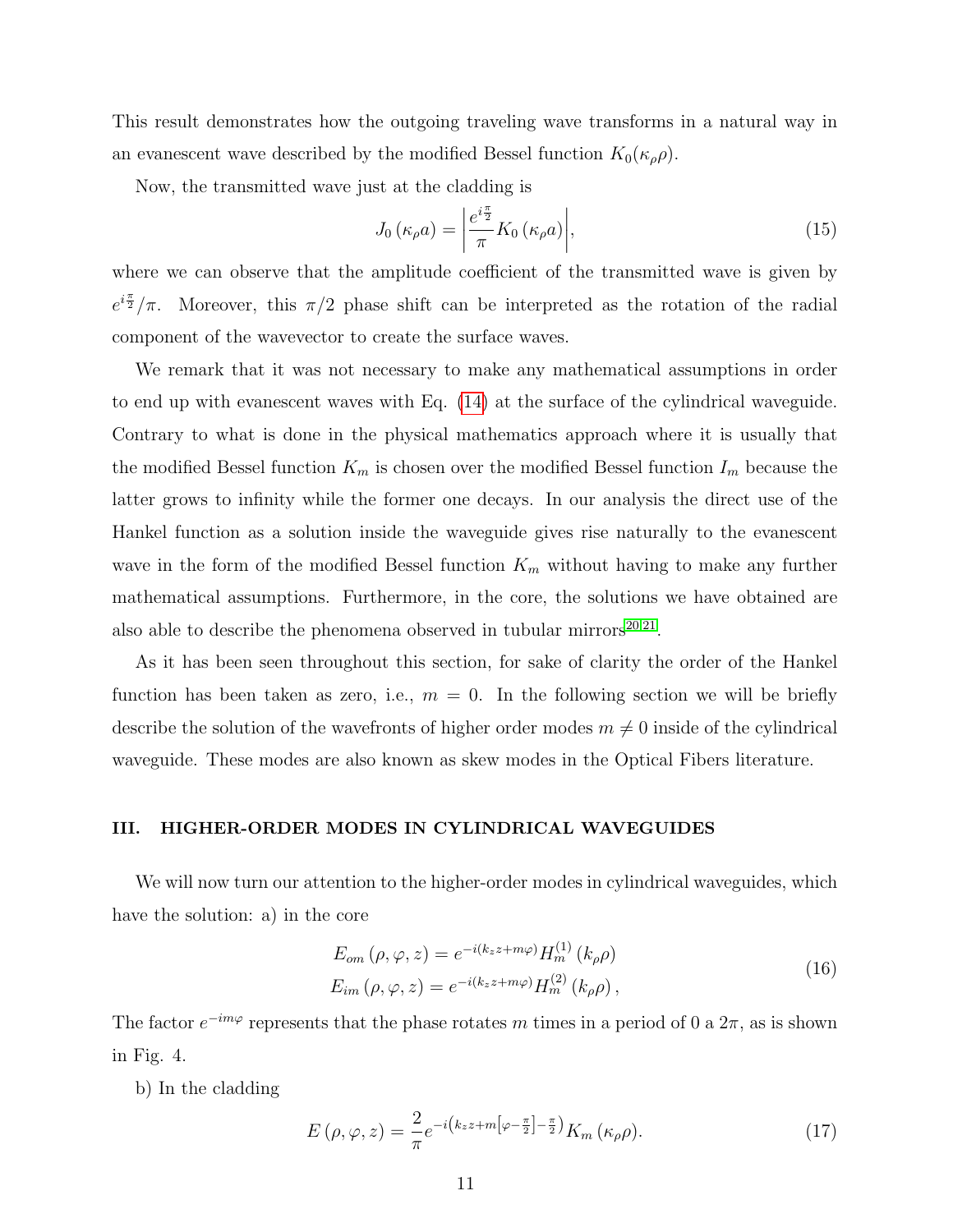We have explained that lower order modes in a cylindrical waveguide have a conical wavefront. For the case of higher order modes, the wavefront is a conical helicoid, as show in Fig. [4.](#page-11-0)



<span id="page-11-0"></span>FIG. 4. High-order mode in cylindrical waveguides with  $m = 4$  and its conical helicoidal wavefronts.

As the wavefront is a conical helicoid, the vector of propagation $\overrightarrow{k}$  follows a screw-like helical trajectory and its components no longer lie on a plane perpendicular to the tangential plane of the cylinder at any given point.

#### IV. CONCLUSIONS

We have presented a discussion of the differences between the physical mathematics and mathematical physics approaches used to describe problems in physics. We have demonstrated that using the mathematical physics approach some physical aspects of the propagation of electromagnetic waves in cylindrical waveguides are recovered that other wise using the physical mathematics would be lost.

Having the traveling wave idea in mind, we demonstrated that the waves inside the cylindrical waveguide are in fact propagating conical waves. From a physical mathematics point of view these conical waves would never be seen, since they are described with the Hankel functions of the first and second kinds, that have a singularity due to the presence of the singular Neumann functions. Nonetheless, with the aid of the mathematical physics picture, we have shown that the Neumann functions are a very important component in the full description of the physics of these conical waves. The standing waves inside the cylindrical waveguide, which have profile given by the Bessel function of the first kind, is the result of the transverse counter-propagating component of the conical waves described with the Hankel functions. The counter-propagation results in the superposition of the incoming and outgoing waves canceling out the term with the Neumann functions in a natural manner, without the need of arbitrarily discarding them. Also, we demonstrated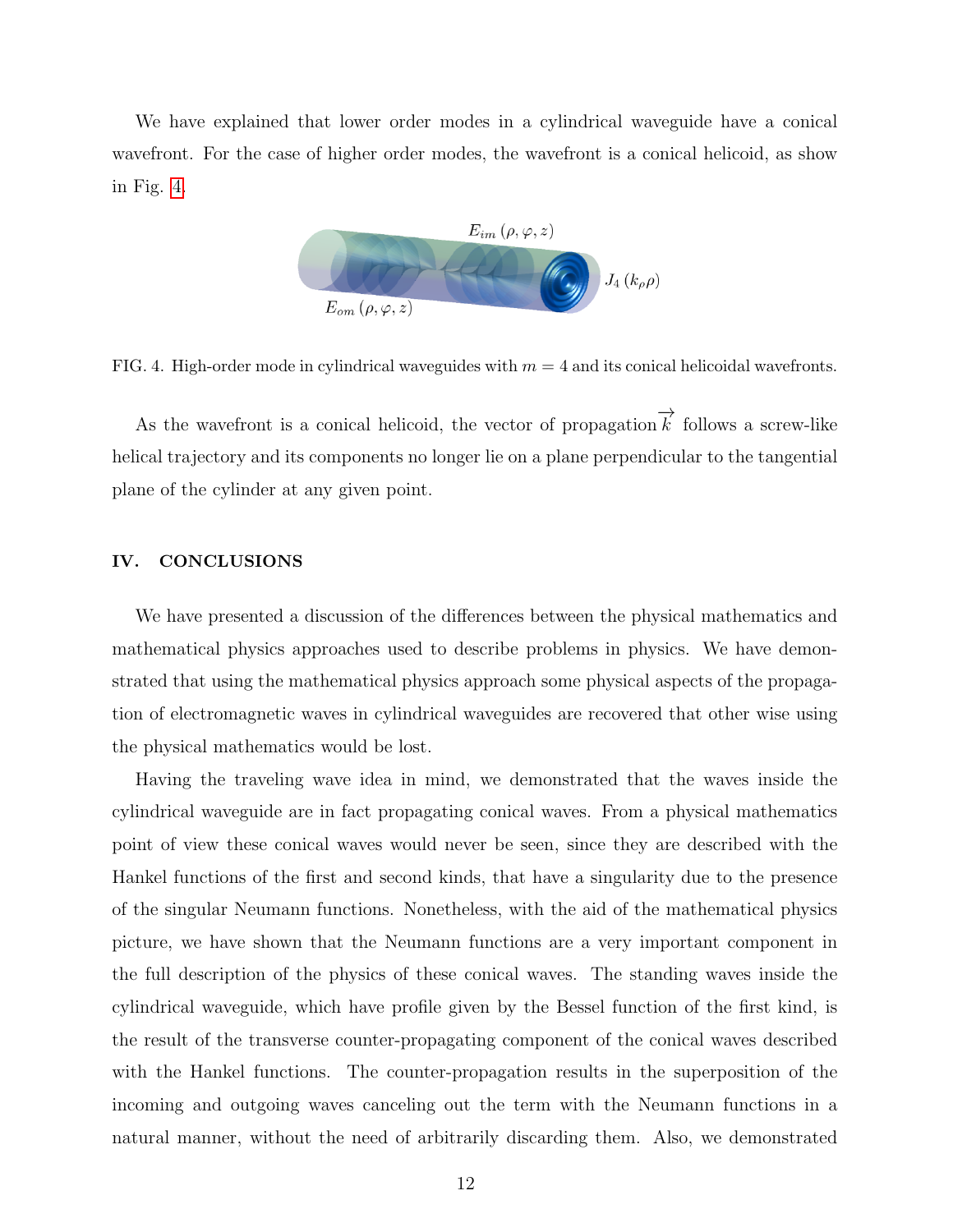how the outgoing wave transforms in a simple straightforward manner in the evanescent field when the condition for total internal reflection is satisfied.

In general, the physics oriented method presented in this paper, the mathematical physics approach, gives a more physically rich insight of the modes inside cylindrical waveguide than more prevalent physical mathematics methods in the literature.

### ACKNOWLEDGMENTS

The first author would like to acknowledge J. A. Carbajal-Domínguez and R. J. León-Montiel for fruitful discussions.

- <span id="page-12-0"></span>∗ [jesus.gomezcrr@uanl.edu.mx;](mailto:jesus.gomezcrr@uanl.edu.mx) permanent address: Avenida Universidad s/n. Ciudad Universitaria San Nicolás de los Garza, Nuevo León, México
- <span id="page-12-1"></span>† [sandra.balderas@cucei.udg.mx](mailto:sandra.balderas@cucei.udg.mx)
- <span id="page-12-2"></span>‡ [vcoello@cicese.mx](mailto:vcoello@cicese.mx)
- <span id="page-12-3"></span>§ [norma.puenterm@uanl.edu.mx](mailto:norma.puenterm@uanl.edu.mx)
- <span id="page-12-4"></span>¶ [j.rogel@physics.org](mailto:j.rogel@physics.org)
- <span id="page-12-5"></span>∗∗ [sabino@inaoep.mx](mailto:sabino@inaoep.mx)
- <span id="page-12-6"></span><sup>1</sup> Arnold Sommerfeld, *Partial Differential Equations in Physics* (Academic Press Inc., 1949).
- <span id="page-12-7"></span><sup>2</sup> Julius A. Straton, Electromagnetic Theory (McGraw-Hill Book Company, 1941).
- <span id="page-12-8"></span><sup>3</sup> Dietrich Marcuse, *Light Transmission Optics*, 2nd edition (Van Nostrand Reinhold Company, 1982).
- <span id="page-12-9"></span><sup>4</sup> Ajoy Ghatak, and K. Thyagarajan, "Concept of modes in optical waveguides," in Guided wave optics and photonic devices, edited by Shyamal Bhadra, and Ajoy Ghatak (CRC Press, Florida, 2013).
- <sup>5</sup> William H. Hayt Jr., and John A. Buck, *Engineering Electromagnetics*, 8th edition (Mc Graw) Hill, 2011).
- <span id="page-12-10"></span><sup>6</sup> Paul Lorrain, and Dale Corson, Electromagnetic Fields and Waves, 2nd edition (W. H. Freeman and Company, 1970).
- <span id="page-12-11"></span><sup>7</sup> Donald L. Lee, Electromagnetic Principles of Integrated Optics (John Wiley & Sons, Inc., 1986).